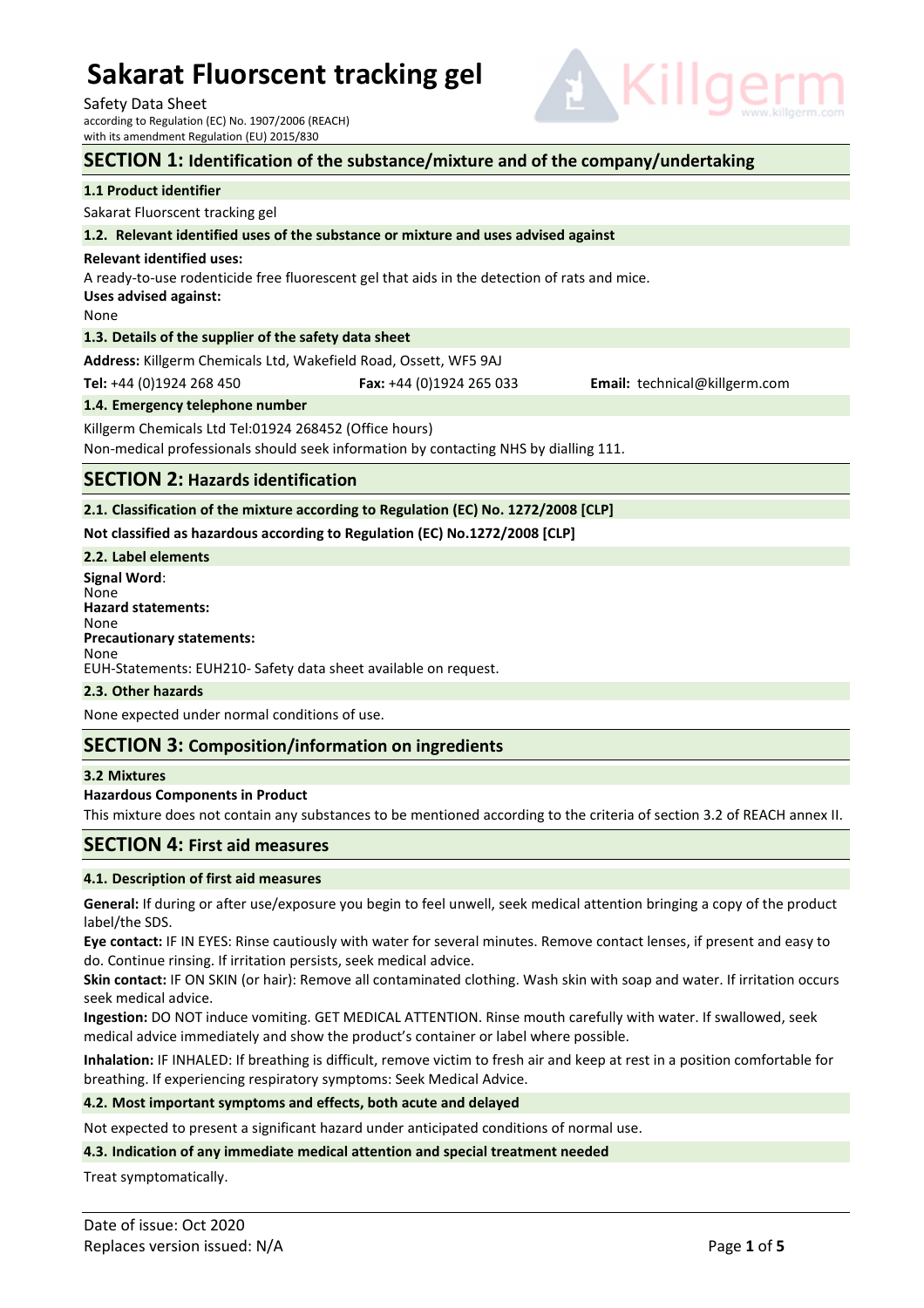Safety Data Sheet

according to Regulation (EC) No. 1907/2006 (REACH) with its amendment Regulation (EU) 2015/830

# **SECTION 5: Firefighting measures**

#### **5.1. Extinguishing media**

**Suitable extinguishing agents:** Water Mist, foam, dry chemical or carbon dioxide.

**Unsuitable agents:** Do not use water jet.

#### **5.2. Special hazards arising from the substance or mixture**

The combustion / thermal decomposition of the product may produce carbon oxides, harmful gases. Avoid inhalation of combustion products, may pose a threat to health.

#### **5.3. Advice for firefighters**

Wear self-contained breathing apparatus and appropriate protective equipment.

Fire residues and contaminated extinguishing media should be disposed according to current regulation. Warn those at risk that toxic fumes are produced.

# **SECTION 6: Accidental release measures**

#### **6.1 Personal precautions, protective equipment and emergency procedures**

Wear appropriate PPE (See 8.2). Avoid direct contact with the product.

#### **6.2. Environmental precautions**

Prevent entry to sewers and public waters. Notify authorities if liquid enters sewers or public waters.

#### **6.3. Methods and material for containment and cleaning up**

In case of unsealed container or spillage, secure source of contamination and move product to empty emergency container. Gather spillage mechanically, to closed and labelled container and safely dispose. Cleaning up should be conducted under appropriate ventilation. Area of spillage should be rinsed with water.

#### **6.4. Reference to other sections**

See section 8 for protective clothing / See section 7 for safe handling / See section 13 for disposal.

## **SECTION 7: Handling and storage**

#### **7.1. Precautions for safe handling**

Wash hands and other exposed areas with mild soap and water before eating, drinking or smoking and when leaving work. Provide good ventilation in process area to prevent formation of vapour.

#### **7.2. Conditions for safe storage, including any incompatibilities**

Store in original tightly closed container in a secure location away from children and animals when not in use. Store at temperature range 0 – 40 °C. Incompatible with strong bases and strong acids. Store away from sources of ignition and direct sunlight.

#### **7.3. Specific end use(s)**

See section 1.2.

# **SECTION 8: Exposure controls/personal protection**

#### **8.1. Control parameters**

Contains no substances with workplace exposure limits.

#### **8.2. Exposure controls**

Where exposure may occur engineering controls should be employed. A risk assessment should be carried out and the following PPE may be appropriate /required.

| <b>PPE</b>  | Item in use                                | Spillage                                   |
|-------------|--------------------------------------------|--------------------------------------------|
| Respiratory | No requirement under adequate ventilation. | No requirement under adequate ventilation. |
| Gloves      | Protective Gloves to EN 374 e.g. Nitrile.  | Protective Gloves to EN 374 e.g. Nitrile.  |
| Overall     | coverall type 5/6.                         | coverall type 5/6.                         |
| Goggles     | Goggles to EN 166 34                       | Goggles to EN 166 34                       |

**General safety and hygiene measures:** Handle in accordance with good industrial hygiene and safety practice. Wearing of closed work clothing is recommended. Store work clothing separately. Keep away from food, drink and animal feeding stuffs.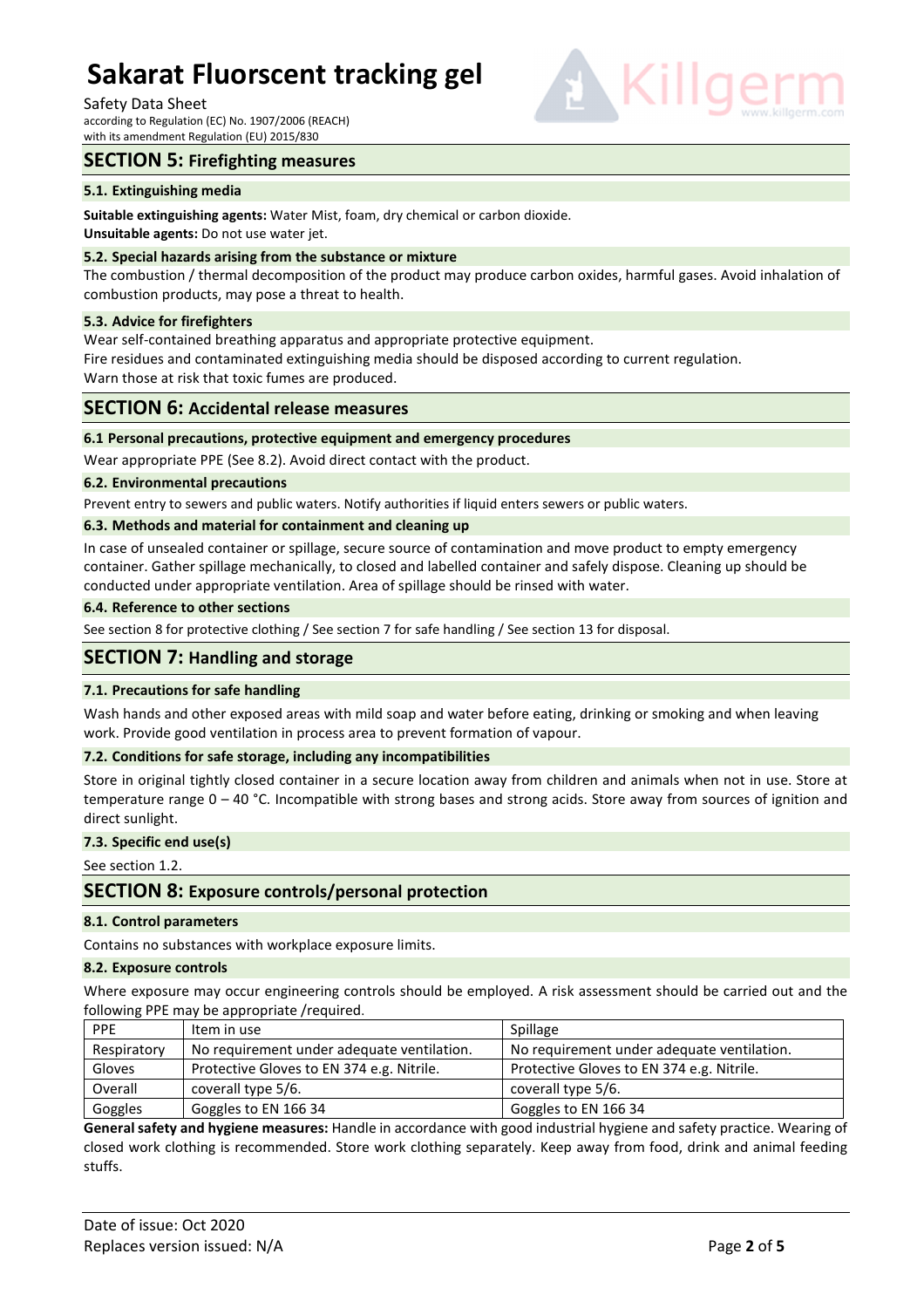Safety Data Sheet according to Regulation (EC) No. 1907/2006 (REACH) with its amendment Regulation (EU) 2015/830



# **SECTION 9: Physical and chemical properties**

| 9.1. Information on basic physical and chemical properties |                          |
|------------------------------------------------------------|--------------------------|
| Appearance:                                                | Yellow /green liquid.    |
| Odour:                                                     | odourless                |
| Odour threshold:                                           | No available data.       |
| pH:                                                        | Approx. 7.0              |
| Melting point/freezing point:                              | No available data.       |
| Initial boiling point/boiling range:                       | No available data.       |
| Flash point:                                               | No available data.       |
| Evaporation rate:                                          | No available data.       |
| Flammability:                                              | Not applicable.          |
| Upper/lower flammability or explosive limits:              | No available data.       |
| Vapor pressure:                                            | No available data.       |
| Vapor density:                                             | No available data.       |
| Relative density:                                          | 1.124 kg/dm <sup>3</sup> |
| Solubility(ies):                                           | No available data.       |
| Partition coefficient n-octanol/water (log Kow):           | No available data.       |
| Auto-ignition temperature:                                 | No available data.       |
| Decomposition temperature:                                 | No available data.       |
| Viscosity:                                                 | No available data.       |
| Explosive properties:                                      | Not applicable.          |
| Oxidising properties:                                      | No available data.       |
| 9.2 Other Information                                      |                          |

No further relevant information

# **SECTION 10: Stability and reactivity**

#### **10.1. Reactivity**

The product is non-reactive under recommended conditions of use, storage and transport.

#### **10.2. Chemical stability**

Stable under recommended conditions of storage and handling.

## **10.3. Possibility of hazardous reactions**

No dangerous reactions known under normal conditions of use.

#### **10.4. Conditions to avoid**

Extremes of temperature and direct sunlight.

## **10.5. Incompatible materials**

Strong acids and Strong bases.

#### **10.6. Hazardous decomposition products**

Under normal conditions of storage and use, hazardous decomposition products should not be produced. During combustion Oxides of carbon and other toxic products will be evolved.

## **SECTION 11: Toxicological information**

#### **11.1. Information on toxicological effects**

**Classification of the product was conducted by calculation method according to regulation 1272/2008 based on the content of hazardous ingredients:** 

**a) acute toxicity**: Based on data available classification criteria not met.

- **b) irritation:** Based on data available classification criteria are not met.
- **c) corrosivity:** Based on data available classification criteria are not met.
- **d) sensitisation:** Based on data available classification criteria are not met.
- **e) repeated dose toxicity:** Based on data available classification criteria are not met.

**f) carcinogenicity:** Based on data available classification criteria not met.

- **g) mutagenicity:** product does not contain any compounds with germ cell mutagenicity hazard.
- **h) toxicity for reproduction:** Based on data available. classification criteria are not met.

**i) aspiration:** Based on data available classification criteria are not met.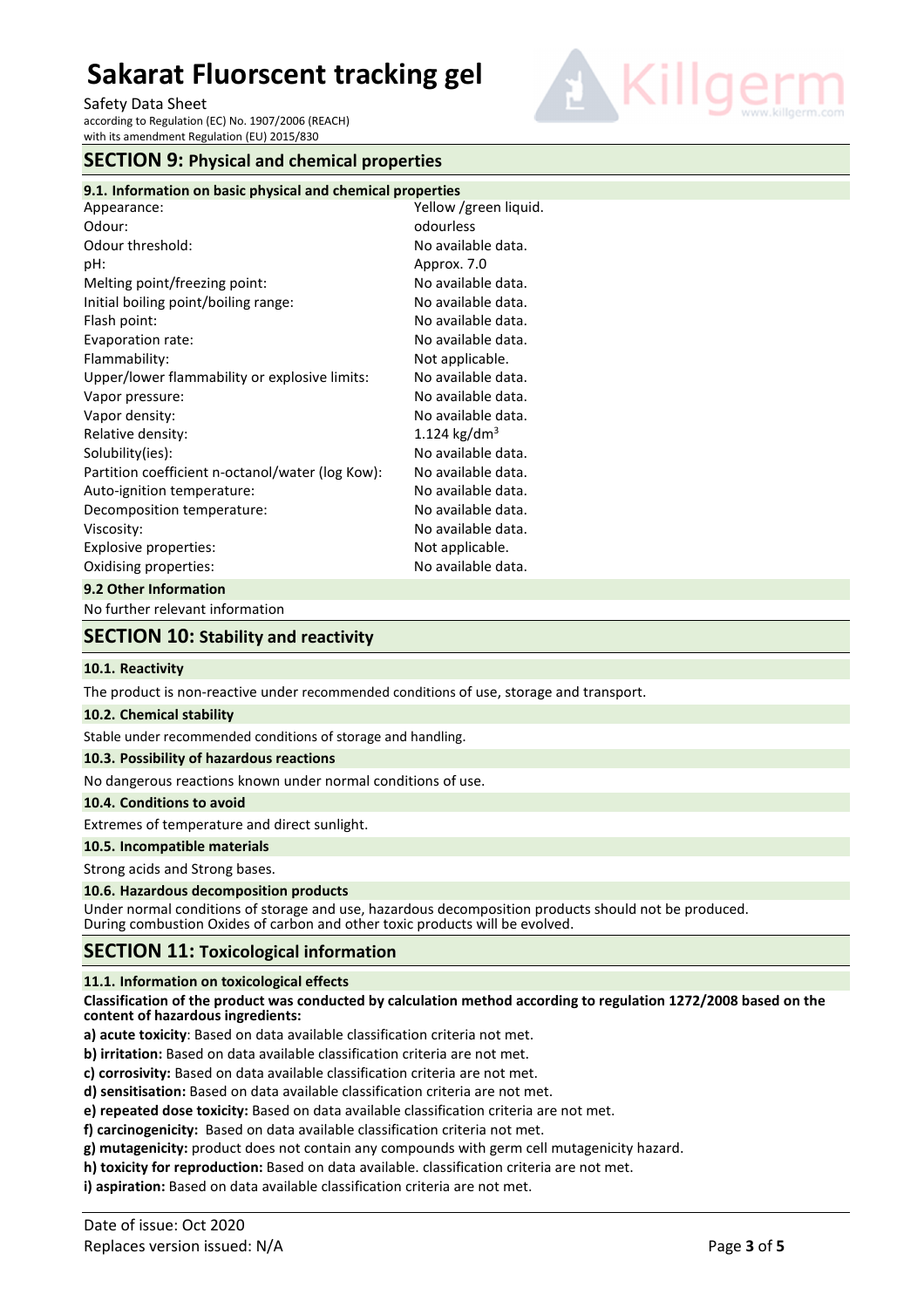#### Safety Data Sheet

according to Regulation (EC) No. 1907/2006 (REACH) with its amendment Regulation (EU) 2015/830



**11.2. Other Data**  See section 2.3

# **SECTION 12: Ecological information**

## **12.1. Toxicity**

Product was not tested in relation to environmental hazards, does not contain hazardous ingredients. Product is not hazardous according to Regulation 1272/2008.

#### **12.2. Persistence and degradability**

Product not tested; no data available.

#### **12.3. Bio accumulative potential**

Product not tested; no data available.

#### **12.4. Mobility in soil**

Product not tested; no data available.

**12.5. Results of PBT and vPvB assessment** 

No further data available.

#### **12.6. Other adverse effects**

Product isn't classified as harmful to the aquatic environment. Product isn't toxic for bees.

# **SECTION 13: Disposal considerations**

#### **13.1. Waste treatment methods**

**Waste product:** Dispose in a safe manner in accordance with local/national regulations, avoid release to the environment. Suggested waste code: 16 03 06 organic wastes other than those mentioned in 16 03 05

**Disposing of the packaging:** Emptied and washed containers may be disposed as municipal waste. In other case treat them as waste of the product.

Suggested waste code: 15 01 05 composite packaging

# **SECTION 14: Transport information**

**14.1. UN number**  Not applicable **14.2. UN proper shipping name**  Not applicable. **14.3. Transport hazard class(es).**  Not applicable **14.4. Packing group**  Not applicable **14.5. Environmental hazards**  Not applicable **14.6. Special precautions for user**  None 14.7. **Transport in bulk according to Annex II of Marpol and the IBC Code**.

Not applicable.